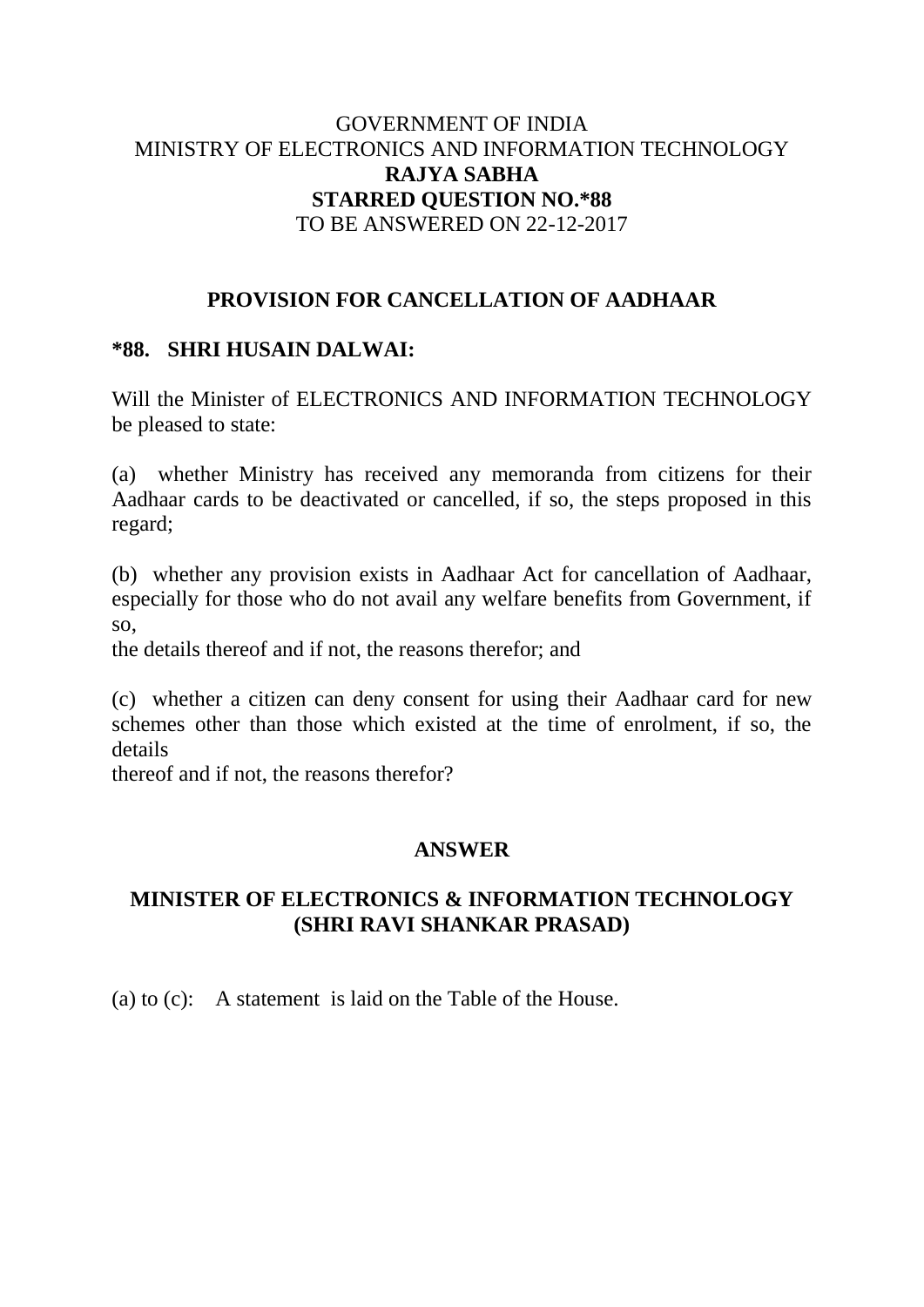### **STATEMENT REFERRED TO IN REPLY TO RAJYA SABHA STARRED QUESTION NO.\*88 FOR 22.12.2017 REGARDING PROVISION FOR CANCELLATION OF AADHAAR ………**

(a) and (b): All the requests received for deactivation or cancellation from citizens are dealt as per Para 27, 28 and 29 of the Aadhaar (Enrolment & Update) Regulations, 2016. Para 27 of the Aadhaar (Enrolment & Update) Regulations, 2016 makes provision for cancellation of Aadhaar.

(c): As per Section 8 of the Aadhaar (Targeted Delivery of Financial and Other Subsidies, Benefits and Services) Act, 2016, consent of an individual is obtained before collecting his identity information for the purposes of authentication of the Aadhaar number of an Aadhaar number holder. The identity information of an individual is only used for submission to the Central Identities Data Repository for authentication. Besides, under Section 8(3) of the Aadhaar Act, 2016 read with the Regulation 5 and 6 of the Aadhaar (Authentication) Regulation, 2016 of the said Act, the individual submitting his identity information for authentication, shall be informed of the following details with respect to authentication, namely:-

- (i) The nature of information that may be shared upon authentication;
- (ii) The uses to which the information received during authentication may be put; and
- (iii) Alternatives to submission of identity information.

UIDAI issues Aadhaar numbers and provide authentication services for establishing identity of the beneficiaries. The usage of Aadhaar for delivery of welfare service, benefits or any other purpose and the extent to which Aadhaar is to be used is determined by the implementing agencies such as State